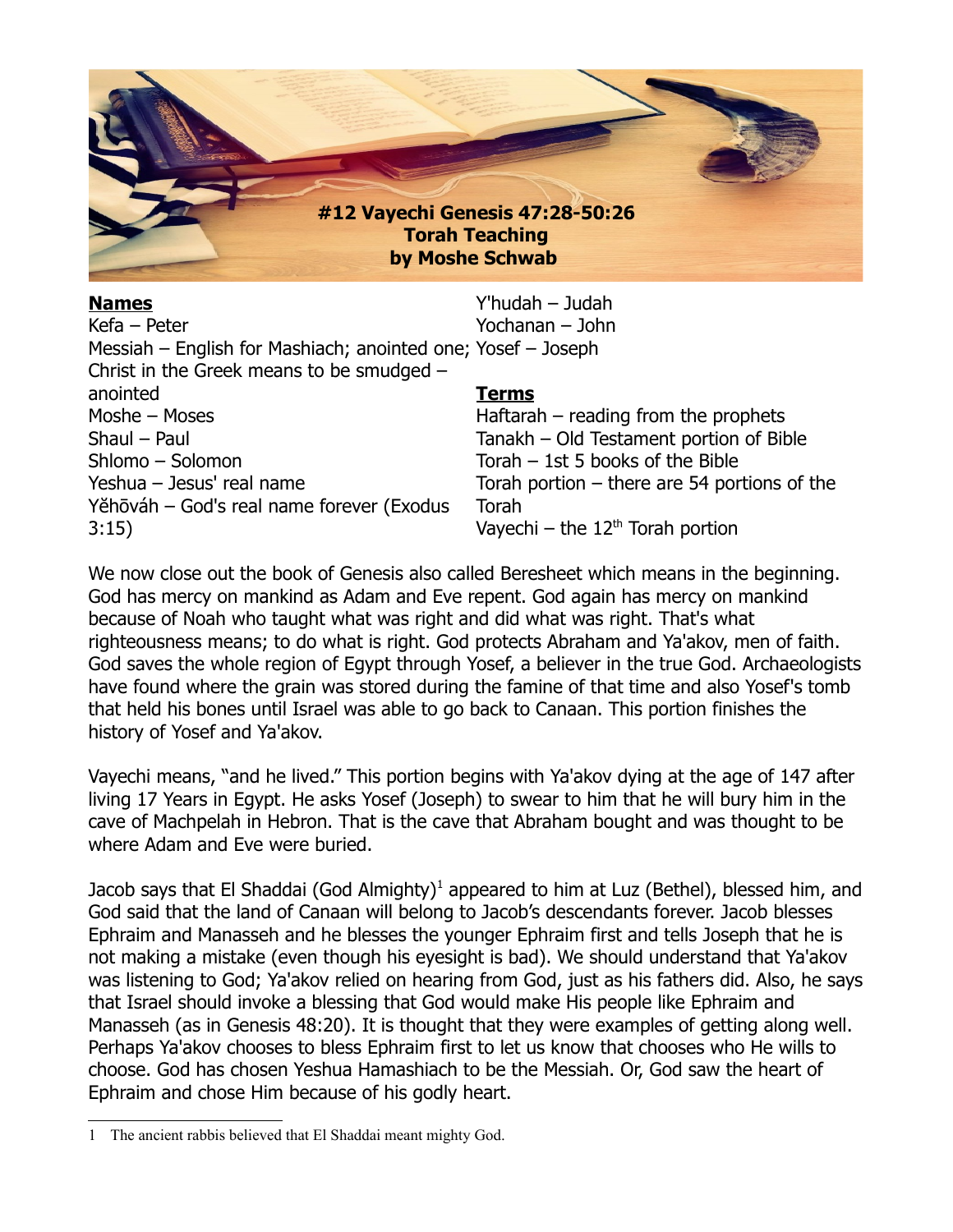Jacob prophetically says that God will bring them back to Canaan and then speaks to each of his sons and includes some words of prophecy to them. Ya'akov prophesies that the messiah would come from Judah and that Judah's rulership will continue until the Messiah comes. "The scepter will not pass from Y'hudah, nor the ruler's staff from between his legs, until he comes to whom [obedience] belongs; and it is he whom the peoples will obey." Genesis 49:10 NKJV. Yeshua Hamashiach was born before the Roman appointed King Herod and the false high priest were installed by Rome. Yeshua is our king and someday will reign as king in the future kingdom of God. Ya'akov's prophecy of the Messiah coming before the Israeli kingship being ended was fulfilled.

It is interesting to note that if we take the dalet out of the name of Y'hudah, it spells the exclusive name for God, Yud-Hey-Vav-Hey. Dalet means door in Hebrew. Yeshua said in Revelation 3:20 NKJV, "Behold, I stand at the door and knock. If anyone hears My voice and opens the door, I will come in to him and dine with him, and he with Me." If we open our hearts to the Messiah, we can have a relationship with Him. How wonderful and amazing!

Also, Y'hudah means praise and that is from where we get the word Jew. Shaul says in Romans 2:29, "He is a Jew who is one inwardly; and circumcision is that of the heart, in the Spirit, not in the letter; whose praise is not from men but from God." Jew inwardly and praise from God is a Hebrew word pun. We are to be a praise (Y'hudah) to God inwardly and therefore a praise to God. Having a circumcised heart refers to Deuteronomy 10:16 NKJV, "Therefore circumcise the foreskin of your heart, and be stiff-necked no longer." In other words, stop resisting God.

## We are to be a praise to God inwardly

Ya'akov blesses each of his sons and the two sons of Yosef. The words he has for them are not all good words. Since he is probably trying to get words from God, we should understand that God knows our thoughts and sees all we do, and is not removed from mankind as some think.

Then Ya'akov dies, he is embalmed, and they mourn for him for forty days. The Egyptians mourn for him 70 days. Yosef asks Pharaoh if he can go bury his father at the cave of Machpelah and a great number of people go up with him and mourn for him for 7 days there in Canaan and then return to Egypt. Yosef's brothers are concerned that Yosef will retaliate for their mistreatment of Yosef, but Yosef tells them not to be afraid and that God used the situation and turned it around for good.

Joseph dies at 110 and he gets to see the third generation of Ephraim's children. He asks to be buried in Canaan when God takes them back to the land of Canaan. In this we perhaps can see a picture of our future hope; it prefigures the picture of God returning all His people to Him some day in the future and raising His people from the dead. Ezekiel 37:4-6 NKJV says, "Again He said to me, 'Prophesy to these bones, and say to them, dry bones, hear the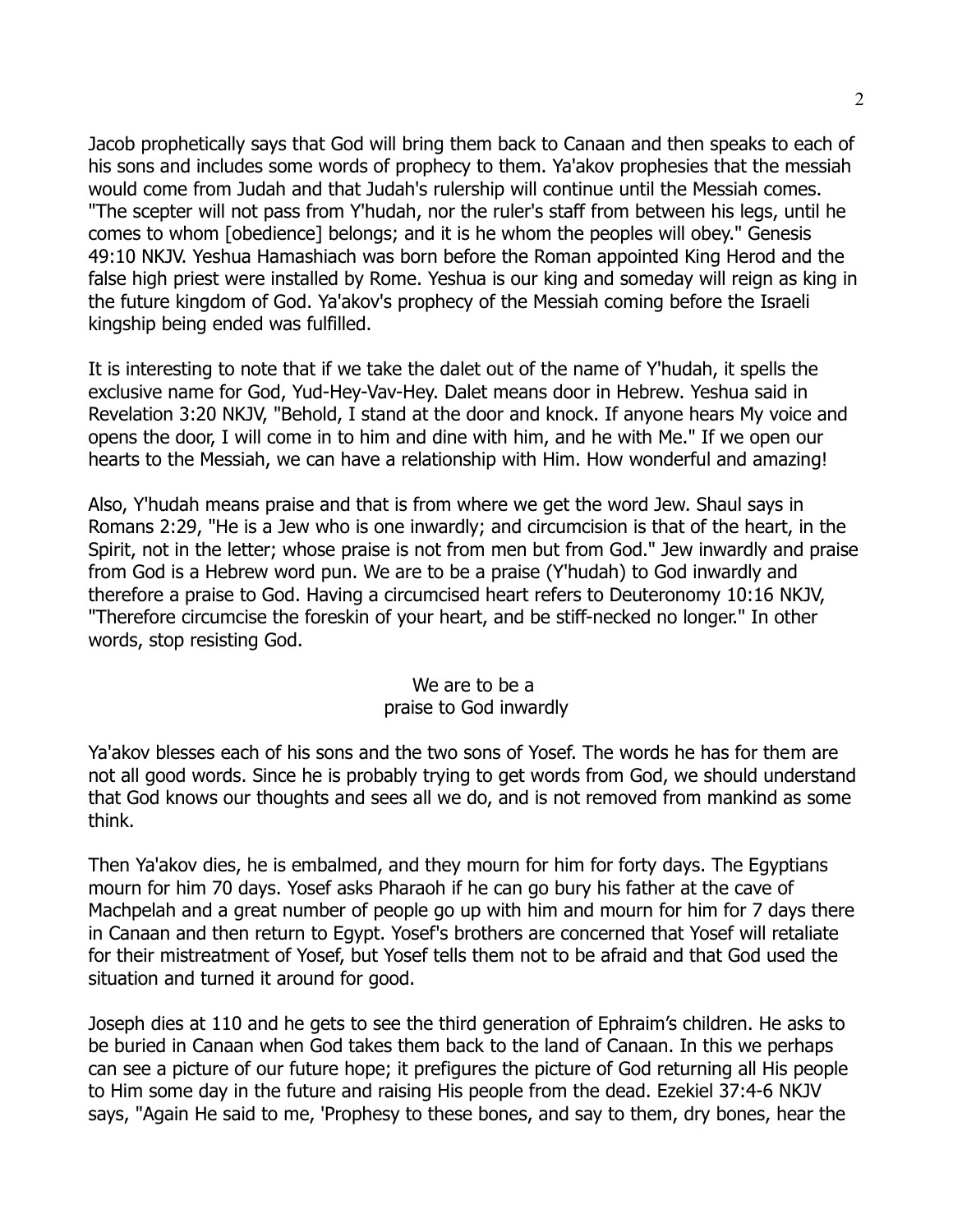word of the LORD! Thus says the Lord GOD to these bones: Surely I will cause breath to enter into you, and you shall live. I will put sinews on you and bring flesh upon you, cover you with skin and put breath in you; and you shall live. Then you shall know that I am the LORD."' This refers to Israel, but God will raise up all believers to live together in the future kingdom.

In this closing portion of Genesis, we see the death of two of our great spiritual leaders, Ya'akov and Yosef. What do the stories in the Bible tell us so far? Mankind fell from their relationship and fellowship with God. The sin of man without God becomes so severe that God relents creating man. For the sake of the faith of Noah, God saves the world through a believer. Noah listens to God and he builds an ark that saves mankind from annihilation. May we all be like Noah who saved the world. Those who keep God's commandments give this world hope.

> Those who keep God's commandments give this world hope

Abraham becomes the father of believers in the true God and God tells Abraham that the world will be blessed through him. Isaac and Jacob carry on the line of believers and each encounter God and are led by God just like the believers before them. Even though the believing prophet Joseph suffered as a result of his brothers' jealousy, he ends up saving them from a deadly famine. God prospers and protects His people of faith. The prophetic is important and Shaul tells us to love each other; to desire the spiritual gifts of the Holy Spirit; and be led by God through the prophetic. 1 Corinthians 14:1 says, "Pursue love, and desire spiritual gifts, but especially that you may prophesy."

We see God saving mankind because of those who live in faith towards God; who follow God's commands; and who are led by Him. Let us also be people of faith who bring God's blessings to the world. Let us be a people who listen to God's voice and follow Him just as our patriarchs did. True believers make the world a better place. The world needs us. The people who say they don't need God are mistaken. Without God, there would be no life left on earth.

As believers in the true God, we have lots to celebrate. We can be thankful for believers in the past who brought us to this time. We just celebrated the Gregorian New Year; Happy New Year. No wonder God's feasts are times of celebration. Mankind may celebrate their own works, their own accomplishments, their lives, and their special times (there is nothing wrong with feeling good about those things), but without God, mankind would not exist. Celebrating God's feasts keeps us in touch with reality. We would have nothing without God so don't be deluded into thinking otherwise; all things exist because of the creator God.

Let us be people of faith who bring God's blessings to the world. Let us be a people who listen to God's voice and follow Him just as our patriarchs did. We can make the world a